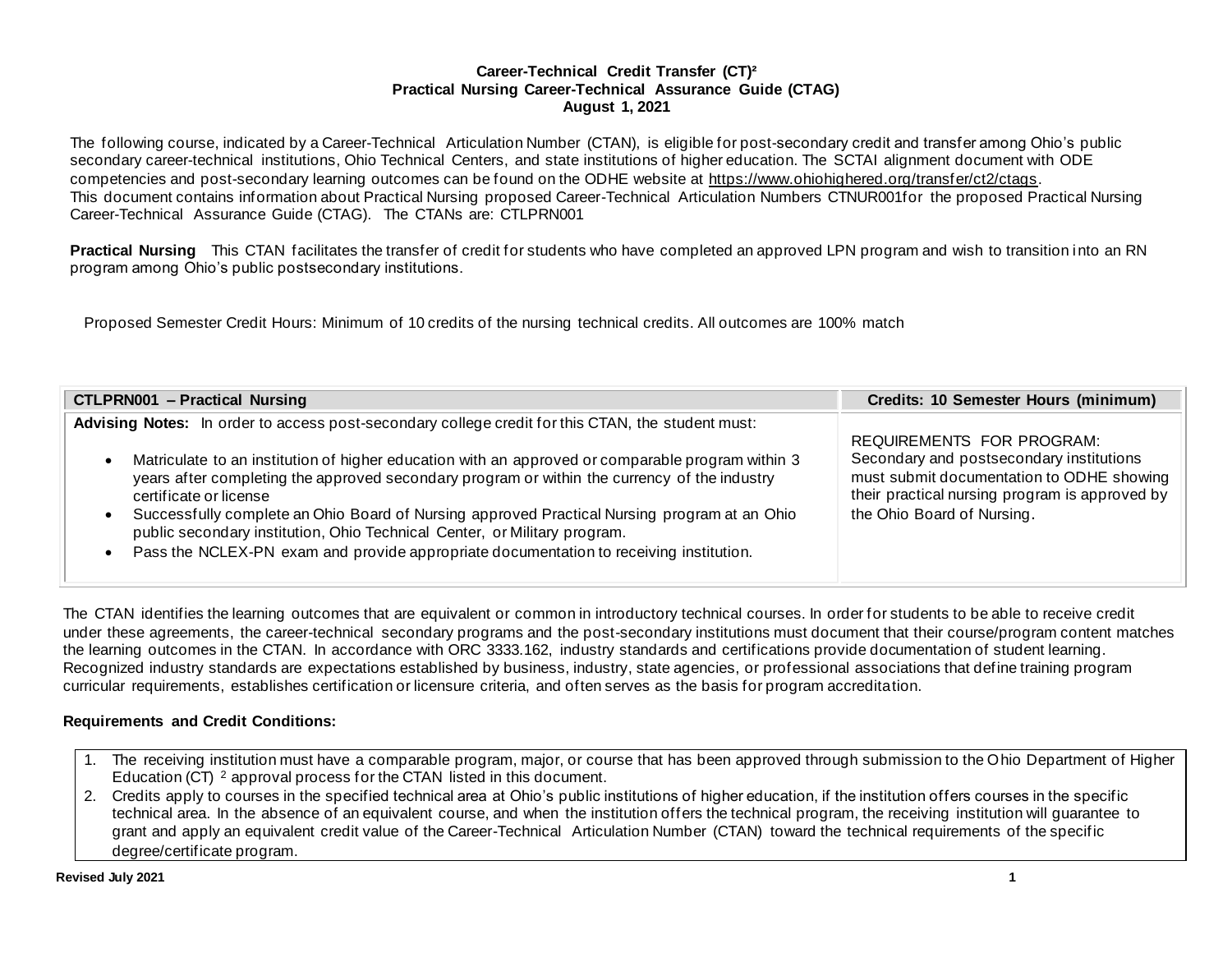- 3. The applicant must provide proof to the receiving institution that she/he completed a course that has been approved through the  $(CT)^2$  approval process and that she/he holds the appropriate credential or has passed the end-of-course assessment(s).
- 4. A career-technical student seeking credit under the terms of this CTAG must apply and be accepted to the college within three years of completing a career-technical education program/course or within the currency of the industry certificate or license.
- 5. A career-technical student who meets all eligibility criteria will receive the credit hour value for the comparable course as offered at the receiving state institution of higher education.
- 6. The admission requirements of individual institutions and/or programs are unaffected by the implementation of (CT)² outcomes.
- 7. The transfer of credit, through this CTAG, will not exempt a student from the residency requirements at the receiving institution.

#### **Learning Outcomes:**

#### **1) Patient and Family Centered Care**

Will provide holistic care that recognizes an individual's and family's preferences, values and needs and respects the client or designee as a full partner in providing compassionate, coordinated, age and culturally appropriate, safe, and effective care. (NOF)

Utilize basic nursing art and science practiced in a variety of structured settings, to safely deliver nursing care to individuals and groups across the life span, that include but are not limited to:

- The application of nursing care concepts in addressing the physiological, psychological, cultural, and spiritual needs of patients.
- Provide a safe and effective care environment by:
	- o Maintaining psychosocial and physiological integrity and adaptation
	- o Providing basic care and comfort modalities
	- o Providing safe pharmacological therapies
- Providing health promotion and maintenance through effective patient teaching. (OBN)

#### **2) Professionalism**

Demonstrate accountability for the delivery of standard-based nursing care that is consistent with moral, altruistic, legal, ethical, regulatory, and humanistic principles. (NOF)

Demonstrate knowledge of legal, ethical, historical, and emerging issues in nursing that include but are not limited to the law and rules regulating nursing practice in Ohio (OBN)

Demonstrate professionalism in acting as a mentor for other nurses. (OBN)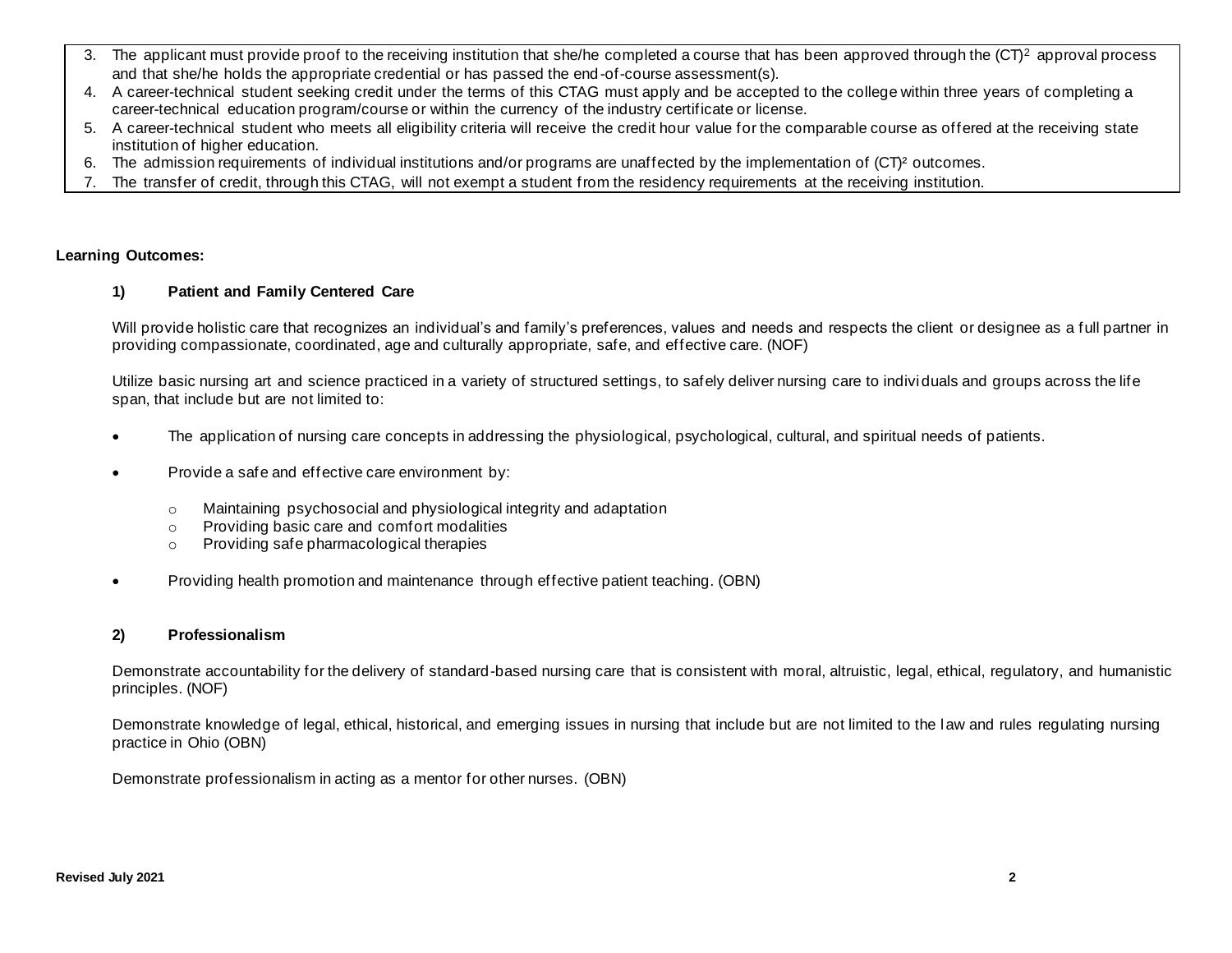## **3) Leadership**

Influence the behavior of individuals or groups of individuals in a way that will facilitate the achievement of shared goals. (NOF)

Delegate nursing tasks in accordance with Chapter 4723-13 of the Administrative Code (OBN)

## **4) Systems-Based Practice**

Demonstrate an awareness of and responsiveness to the larger context of the health care system and will demonstrate the ability to effectively call on microsystem resources to provide care that is of optimal quality and value. (NOF)

Apply basic biological, physical, and technological sciences, human anatomy and physiology, chemistry, microbiology, nutrition, pharmacology, mathematics, and computer operations in the care of patients. (OBN)

Apply social and behavioral sciences that are necessary for a basic understanding of the effect of a patient's religious, spiritual, cultural, gender identity, sexuality, and growth and developmental experiences on the patient's health, the patient's attitude toward health maintenance, and to effectively communicate with the patient (OBN)

Utilize the nursing process effectively in providing nursing care including:

- Collection and organization of relevant health care data
- Assisting in the identification of health needs and problems (OBN)

#### **5) Informatics and Technology**

Utilize information and technology to communicate, manage knowledge, mitigate error, and support decision making. (NOF)

Utilize information management as it pertains to health records, nursing science, and evidence-based practice and document nursing care within various health information systems (OBN)

## **6) Communication**

Effectively communicate and interact with patients, families, and colleagues, fostering mutual respect and shared decision making, to enhance client satisfaction and health outcomes. (NOF)

Adequately document nursing care within various health information systems (OBN)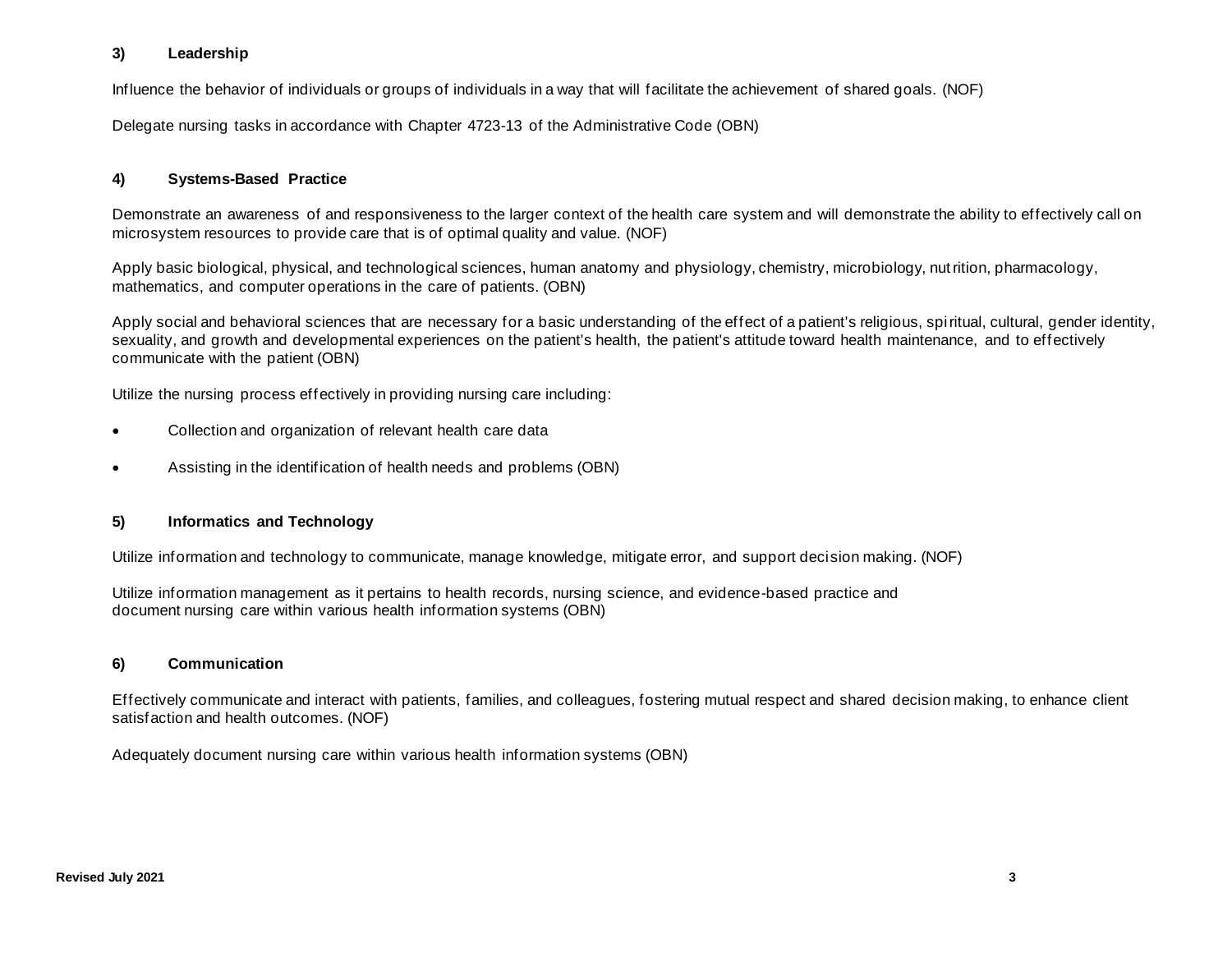## **7) Teamwork and Collaboration**

Function effectively within nursing and the interdisciplinary health care teams, fostering open communication, mutual respect , shared decision making, team learning and development (NOF)

Contribute to the interdisciplinary health care team in addressing patient physiological, psychological, cultural, and spiritual needs (OBN)

Collaborate with patients, families, other members of the health care team, and other individuals significant to the patient (OBN)

## **8) Safety**

Minimize risk of harm to patients and providers through both system effectiveness and individual performance (NOF) (OBN)

Maintain a safe and effective care environment through coordinated care (OBN)

Apply safety strategies and infection control principles. (OBN)

## **9) Quality Improvement**

Collect data to monitor the outcomes of care and use data to continuously improve the quality and safety of health care systems. (NOF)

## **10) Evidence-Based Practice**

Identify the value of using the best current evidence coupled with clinical expertise and consideration of patient's preferences, experience, and values to make practice decisions. (NOF)

Apply of principles of clinical judgment in the delivery of nursing care (OBN)

(NOF) THE NURSE OF THE FUTURE LICENSED PRACTICAL NURSING CORE COMPETENCIES

(OBN) 4723-5-14 CURRICULUM FOR A PRACTICAL NURSING EDUCATION PROGRAM